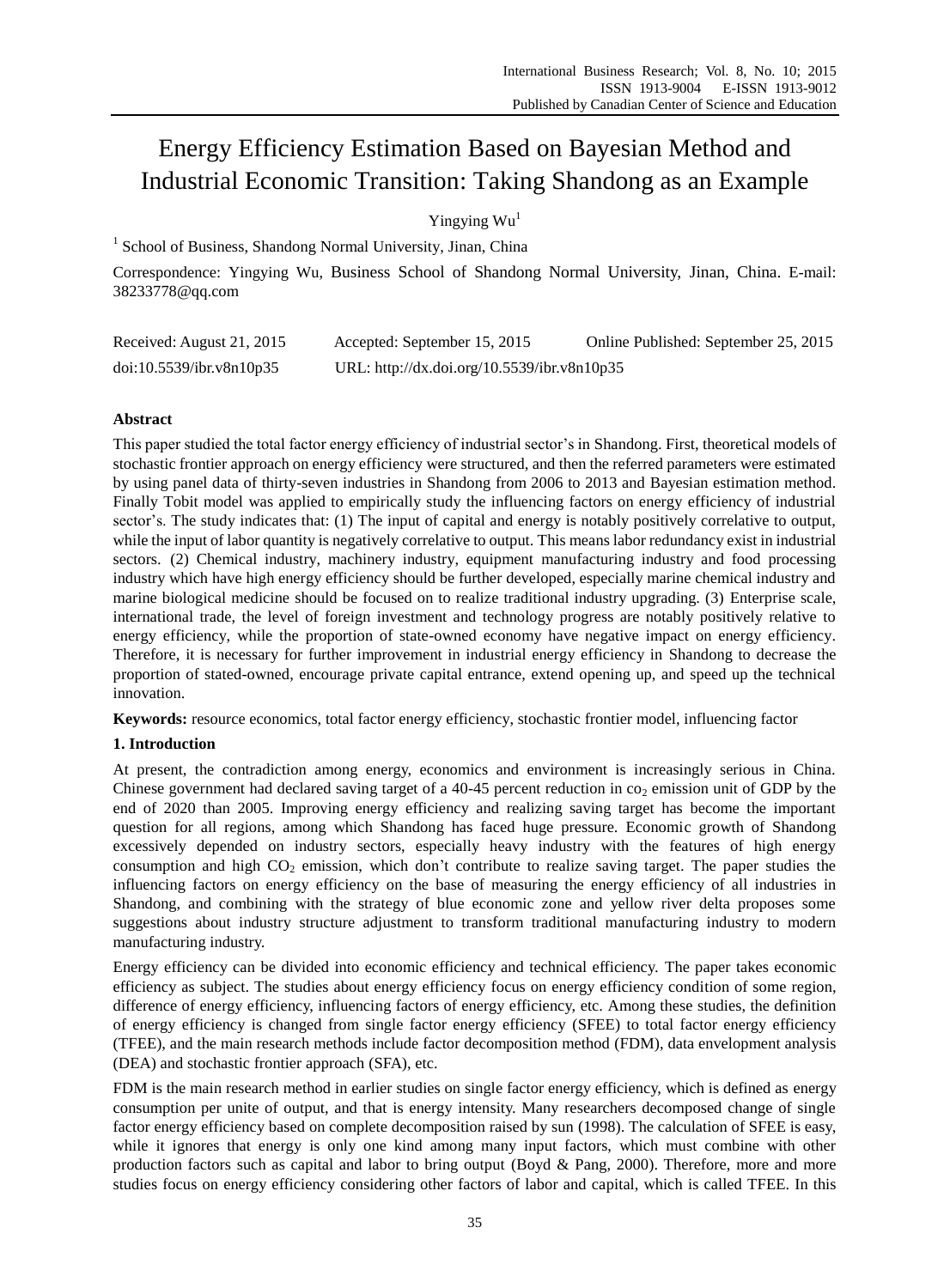field, there are two methods of parametric and non-parametric analysis. Parametric analysis include Stochastic Frontier and Deterministic Frontier analysis, and the former is more common. DEA is the main representative of Non-parametric analysis (Yang, 2009). The value of energy efficiency calculated by DEA is positive which measures actual output/maximum output under the same input or minimum input/actual input under the same output.

DEA doesn't define the specific form of production function in advance, while parametric analysis represented by SFA need estimate the production frontier by econometric regression method considering the influence of random factors. This method was presented by Meeusen and Broeck in 1977, and perfected by Jondrow in 1982. Compared with DEA, the research used SFA in energy efficiency is lack. Shidan (2008) measured the energy efficiency difference among Chinese provinces adopting SFA in 2008, which expands the traditional research idea of relying on index decomposition method in energy efficiency studies.

Compared with this two methods, DEA regards the deviation of decision unit from production frontier as its own technical efficiency results, while SFA decomposes the deviate into technical efficiency and random disturbance. Therefore, when the change of energy efficiency includes the random disturbance that DEA doesn't reflect, especially when the production frontier unit is affected strongly by random factors, the error of TFEE measured by DEA is very big. Based on the above, the study adopts SFA determining production frontier. In the existing referred research, major of SFA takes MLE or OLS method to estimate parameters. This paper takes Bayesian estimation method to estimate all parameters in frontier production function, then calculates the value of TFEE which is an innovation of this paper.

At present, there is lack of studies on energy efficiency of industrial sector's of Shandong. This paper makes a contribution to this field. Firstly, theoretical models of SFA on energy efficiency are structured, and then the referred parameters are estimated by using panel data of thirty-seven industries in Shandong from 2006 to 2013 and Bayesian estimation method. Finally Tobit model is applied to empirically study the influencing factors on energy efficiency of industrial sector's.

This study proceeds as follows. Section 2 explains the methodology. Section 3 describes the corresponding data. Section 4 presents the empirical results and policy implications. Section 5 concludes.

## **2. Methodology**

#### *2.1 SFA Model*

Cobb-Douglas and translog functions are usually used in SFA, and the former is easier and convenient to be estimated and decomposed. This paper adopts Cobb-Douglas function to establish theoretical models as follows:

$$
\ln y_{it} = \beta_0 + \sum_{i} \beta_i \ln x_{it} + v_{it} - u_{it}
$$
 (1)

$$
TE_{it} = y_{it} / \exp[\beta_0 + \sum_i \beta_i \ln x_{it} + v_{it}] = \exp(-u_{it})
$$
\n(2)

Here  $y_{it}$  is output,  $x_{it}$  is input.  $v_{it}$  is random disturbance, and  $v_{it} \sim N$  (0,  $\sigma^2$ ). The variable of  $u_{it}$  is production inefficiency item, representing production efficiency or management efficiency, and it is usually assumed as exponential random variable or half normal random variable following independent and same distribution.  $U_{it}$  is independent of  $v_{it}$ . TE<sub>it</sub> is TFEE this paper studies.

Compared with Cobb-Douglas function, the form of translog function is more flexible which can be regarded similarly as any production function. This paper will calculate respectively the efficiency value under this two forms, and choose that with high DIC value.

#### *2.2 Bayesian Estimation Method*

This paper takes Bayesian estimation method presented by Van Den Broeck (1994), Koop, Steel, and Osievalski (1995) (VKSO) to estimate Eq. (1). According to VKSO, some assumption needs be set as following:  $y_i \sim \text{iidN}$  $(\alpha + \beta x_{it})$ <sup>2</sup>-u<sub>it</sub>, $\sigma^2$ ),  $\alpha$ ~iidN  $(0, \sigma_{\alpha}^2)$ ,  $\beta$ ~iidN  $(0, \sigma_{\beta}^2)$ . Based on the past literature,  $\sigma_{\alpha}^2 = \sigma_{\beta}^2 = 1.0E$ -6.

Further, the study assumes u<sub>it</sub> following exponential distribution with parameter of θ. According to the former research, the factors influencing energy efficiency include the degree of competition, technology progress and institutional reform. This paper chooses those indexes as following: industry scale (comp), the percentage of gross output value of state-owned in total gross industrial output value(state), the percentage of gross output value of foreign-funded enterprises in total gross industrial output value (priva), the percentage of export delivery value in total gross industrial output (expt), the percentage of expenditure on R&D in industrial added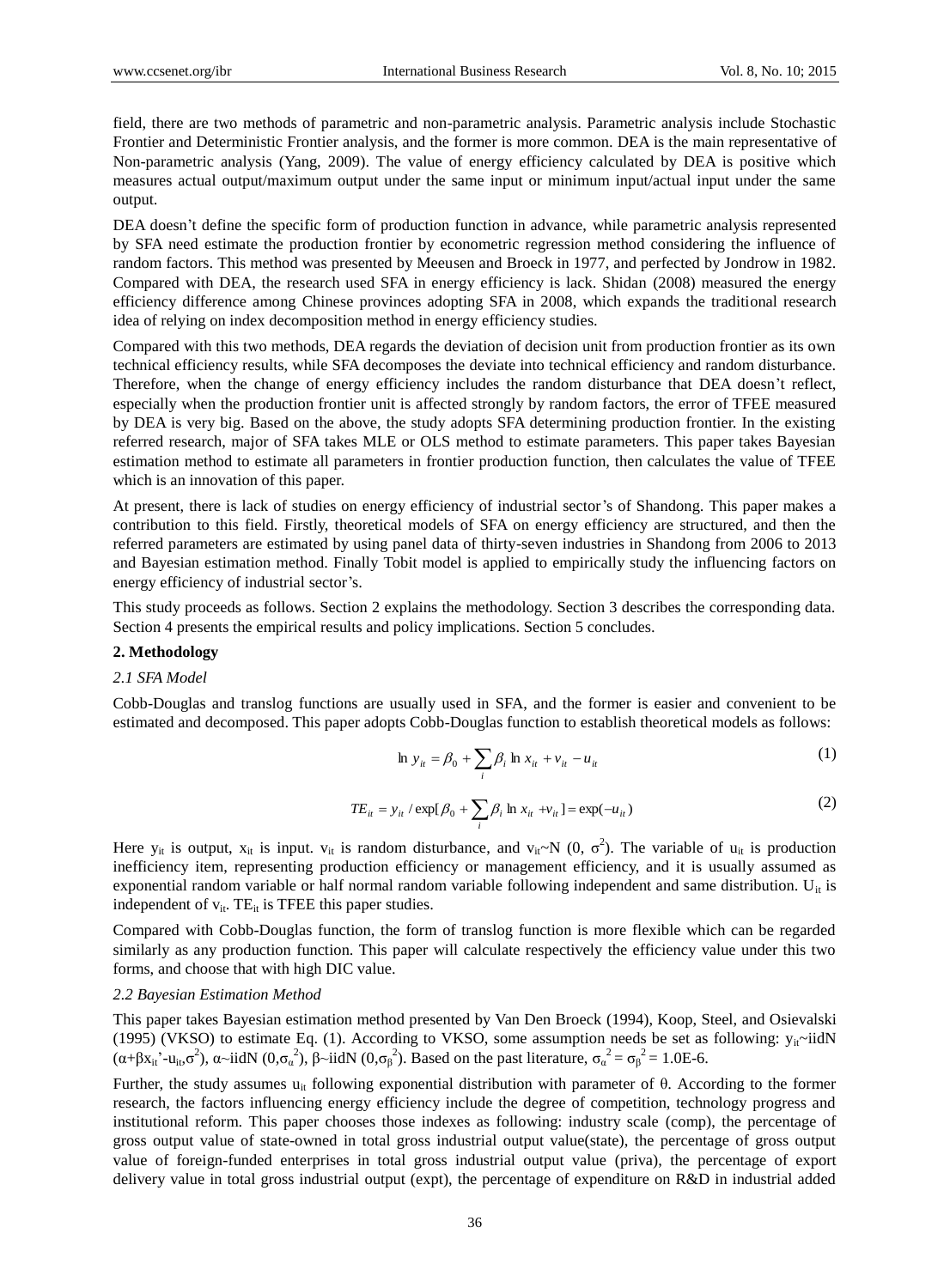value (rd). Thus, we get Eq. (3).

$$
\theta = exp(r_0 + r_1comp + r_2state + r_3 priv_a + r_4expt + r_5rd)
$$
\n(3)

Further the paper assumes  $\theta$  following exponential distribution with parameter of  $-log(r^*)$ , and  $r^*$  is prior median of technological efficiency. This paper gets  $r^* = 0.875$  by taking the traditional SFA method and the sfpanel command in stata. Finally, the paper assumes  $\sigma^2 \sim \text{iidG } (\alpha_0, \alpha_1)$ , and we can get  $\alpha_0 = \alpha_1 = 1.0E-3$  according to the conclusion of Griffn and Steel (2007).

#### *2.3 Tobit Model*

$$
eff_{i,t} = \beta_0 + \beta_1 lncomp_{i,t} + \beta_2 lnstate_{i,t} + \beta_3 lnpriva_{i,t} + \beta_4 lnexpt_{i,t} + \beta_5 lnrd_{i,t}
$$
\n(4)

Based on the value of energy efficiency calculated above, Tobit model is structured to analyze influencing factors impacted on energy efficiency.

#### **3. Data**

This paper adopts data of thirty-seven industries in Shandong from 2006 to 2013 excluded two industries of Mining and Dressing of Other Ores and Manufacture of Automotive. To estimate TFEE, the referred data includes input and output data. Input data includes capital quantity (k), energy consumption (e), labor quantity (l). Industrial added value is applied as output variable. The above data is all converted into constant price of 2006. In Tobit model, i represents industry sector, and t represents time. Comp $_{i,t}$  is industry scale calculated by gross industrial output value/enterprise number. State<sub>it</sub> represents the percentage of gross output value of state-owned in total gross industrial output value. Priva<sub>i</sub>, represents the percentage of gross output value of foreign-funded enterprises in total gross industrial output value.  $Expt_{i,t}$  represents the percentage of export delivery value in total gross industrial output.  $Rd_{i,t}$  represents the percentage of expenditure on R & D in industrial added value. The data in this paper are all from Shandong Statistical Yearbook (1995-2014).

#### **4. Empirical Results**

This paper uses Winbugs soft to finish Bayesian SFA estimation. The result shows that DIC of translog function is bigger than Cobb-Douglas function, therefore the later is more suitable. Fig 1 shows the convergence trajectory of parameter  $β_1$  which proves that Markov chain monte carlo converge.



Figure 1. The convergence trajectory of parameter  $\beta_1$ 

Table 1 shows that Bayesian estimation results of SFA. We find that input quantity of capital and energy are positive to output, while labor quantity has negative effect to output which proves that surplus labor exist in industrial sectors.

| Variables | Coefficient | Mean value | Standard diviation | MC error | 2.5%      | 97.50%    |
|-----------|-------------|------------|--------------------|----------|-----------|-----------|
| lne       | Þ1          | 0.02605    | 0.04392            | 0.002372 | $-0.0597$ | 0.1104    |
| lnl       | $\beta_2$   | $-0.4024$  | 0.05921            | 0.003207 | $-0.5223$ | $-0.2874$ |
| lnk       | $\beta_3$   | 0.7058     | 0.0481             | 0.001919 | 0.6099    | 0.7983    |

Table 1. The Bayesian estimation results of SFA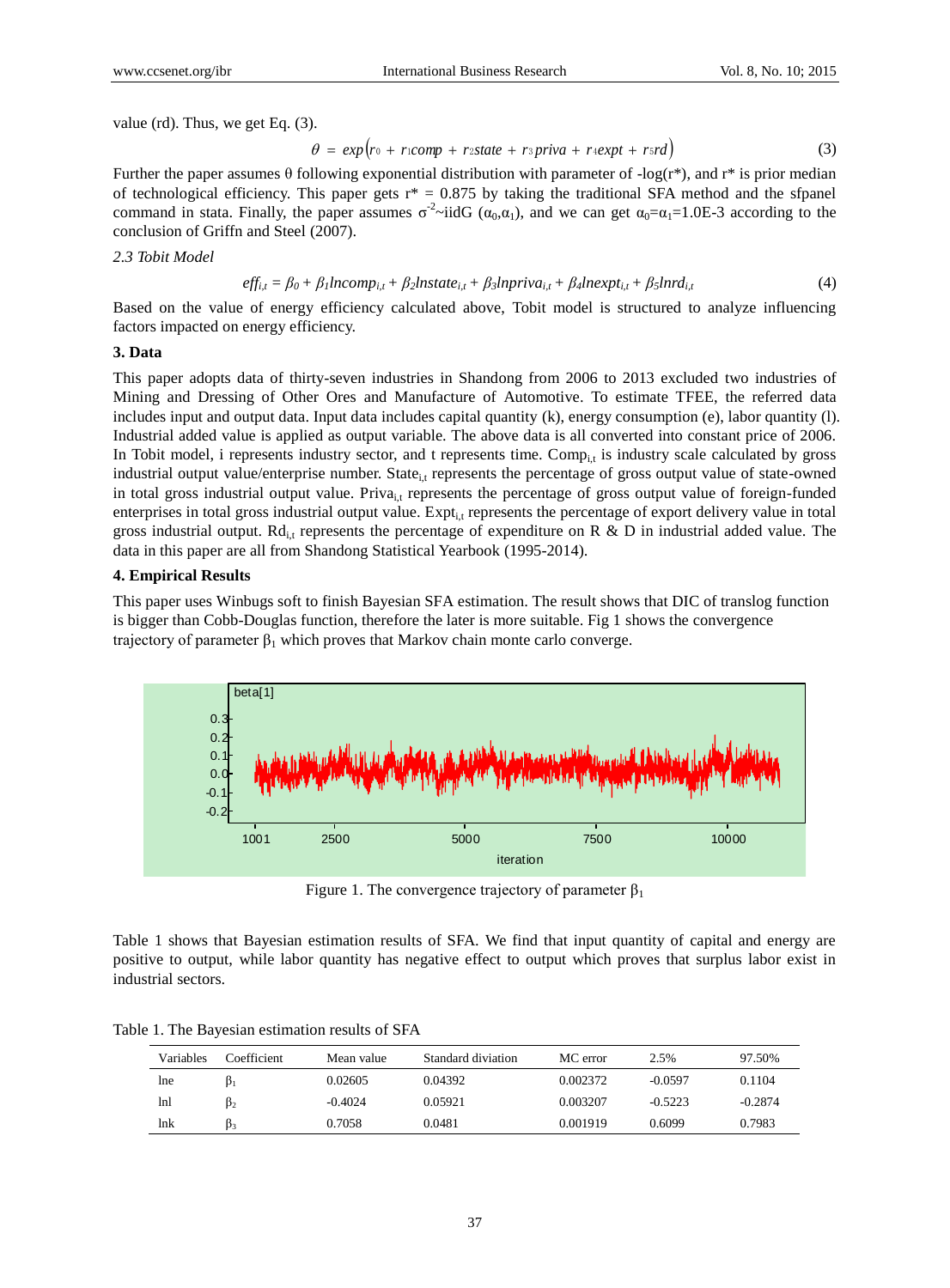| Industry sector                                                                             |       | Standard  |              | Grouped according Grouped according to |
|---------------------------------------------------------------------------------------------|-------|-----------|--------------|----------------------------------------|
|                                                                                             |       | deviation | to TFEE      | industrial added value                 |
| Manufacture of Raw Chemical Materials and Chemical<br>Products                              | 0.975 | 0.005     | I            | Ι                                      |
| Processing of Farm and Sideline Food                                                        | 0.969 | 0.010     | I            | П                                      |
| <b>Textile Industry</b>                                                                     | 0.967 | 0.010     | I            | П                                      |
| Smelting and Pressing of Ferrous Metals                                                     | 0.961 | 0.009     | I            | П                                      |
| Manufacture of Special Purpose Machinery                                                    | 0.958 | 0.017     | I            | П                                      |
| Mining and Washing of Coal                                                                  | 0.951 | 0.011     | I            | Ш                                      |
| Production and Supply of Electric Power and Heating Power                                   | 0.946 | 0.022     | I            | Ш                                      |
| Smelting and Pressing of Nonferrous Metals                                                  | 0.945 | 0.018     | I            | П                                      |
| Manufacture of Electrical Machinery & Equipment                                             | 0.944 | 0.013     | I            | П                                      |
| Manufacture of Computer, Communications and                                                 | 0.937 | 0.014     | I            | П                                      |
| Manufacture of General Purpose Machinery                                                    | 0.930 | 0.005     | I            | Ш                                      |
| Manufacture of Metal Products                                                               | 0.928 | 0.010     | I            | Ш                                      |
| Manufacture of Railroad, Marine, Aerospace and Other<br><b>Transportation Equipment</b>     | 0.927 | 0.043     | I            | П                                      |
| Papermaking and Paper Products                                                              | 0.925 | 0.021     | I            | Ш                                      |
| Petroleum Refining, Coking and Nuclear Fuel Processing                                      | 0.921 | 0.007     | I            | Ш                                      |
| Manufacture of Textile Wearing Apparel and Finery                                           | 0.921 | 0.015     | I            | Ш                                      |
| Extraction of Petroleum and Natural Gas                                                     | 0.914 | 0.046     | I            | Ш                                      |
| Manufacture of Rubber and Plastic                                                           | 0.912 | 0.004     | I            | Ш                                      |
| Manufacture of Food                                                                         | 0.911 | 0.023     | I            | Ш                                      |
| <b>Nonmetal Mineral Products</b>                                                            | 0.910 | 0.022     | I            | Ш                                      |
| Manufacture of Medicines                                                                    | 0.906 | 0.012     | I            | Ш                                      |
| Timber Processing, Bamboo, Cane, Palm Fiber & Straw<br>Products                             | 0.877 | 0.017     | $\mathbf{I}$ | Ш                                      |
| Manufacture of Wine, Drinks and Refined Tea                                                 | 0.865 | 0.024     | П            | Ш                                      |
| Manufacture of Leather, Fur, Feather & Its Products and<br>Footwear                         | 0.858 | 0.027     | $\mathbf{I}$ | Ш                                      |
| Manufacture of Culture, Education, Arts and crafts, Sport and<br><b>Entertainment Goods</b> | 0.837 | 0.022     | Ш            | Ш                                      |
| Other Manufacture                                                                           | 0.829 | 0.085     | Ш            | Ш                                      |
| Manufacture of Furniture                                                                    | 0.818 | 0.020     | Ш            | Ш                                      |
| Mining and Dressing of Nonmetal Ores                                                        | 0.808 | 0.033     | Ш            | Ш                                      |
| Mining and Dressing of Nonferrous Metals Ores                                               | 0.804 | 0.024     | Ш            | $\mathop{\mathrm{III}}\nolimits$       |
| Printing, Reproduction of Recording Media                                                   | 0.790 | 0.017     | Ш            | Ш                                      |
| Mining and Dressing of Ferrous Metal Ores                                                   | 0.789 | 0.017     | $\rm III$    | Ш                                      |
| Manufacture of Measuring Instrument                                                         | 0.780 | 0.029     | Ш            | Ш                                      |
| Production and Supply of Tap Water                                                          | 0.777 | 0.034     | $\mathbb{N}$ | $\mathop{\mathrm{III}}\nolimits$       |
| Manufacture of Chemical Fibers                                                              | 0.753 | 0.049     | IV           | Ш                                      |
| Production and Supply of Gas                                                                | 0.746 | 0.028     | IV           | Ш                                      |
| <b>Tobacco Products</b>                                                                     | 0.730 | 0.036     | ${\rm IV}$   | $\mathop{\rm III}\nolimits$            |
| Comprehensive Utilization of Waste Repair Industry                                          | 0.668 | 0.055     | ${\rm IV}$   | $III$                                  |

#### Table 2. TFEE and groups of thirty-seven industries of Shandong from 2006 to 2013

According to the results in Table 2, some suggestion are given: Firstly, for those main industries such as Manufacture of Raw Chemical Materials, Manufacture of Electrical Machinery & Equipment, Manufacture of Food, marine industry should be focused on developing rapidly marine chemical materials, manufacture of marine machinery, manufacture of marine food. Combining with the strategy of blue economic zone, marine industry clusters should establish to upgrade traditional industries. Secondly, based on yellow river delta strategy,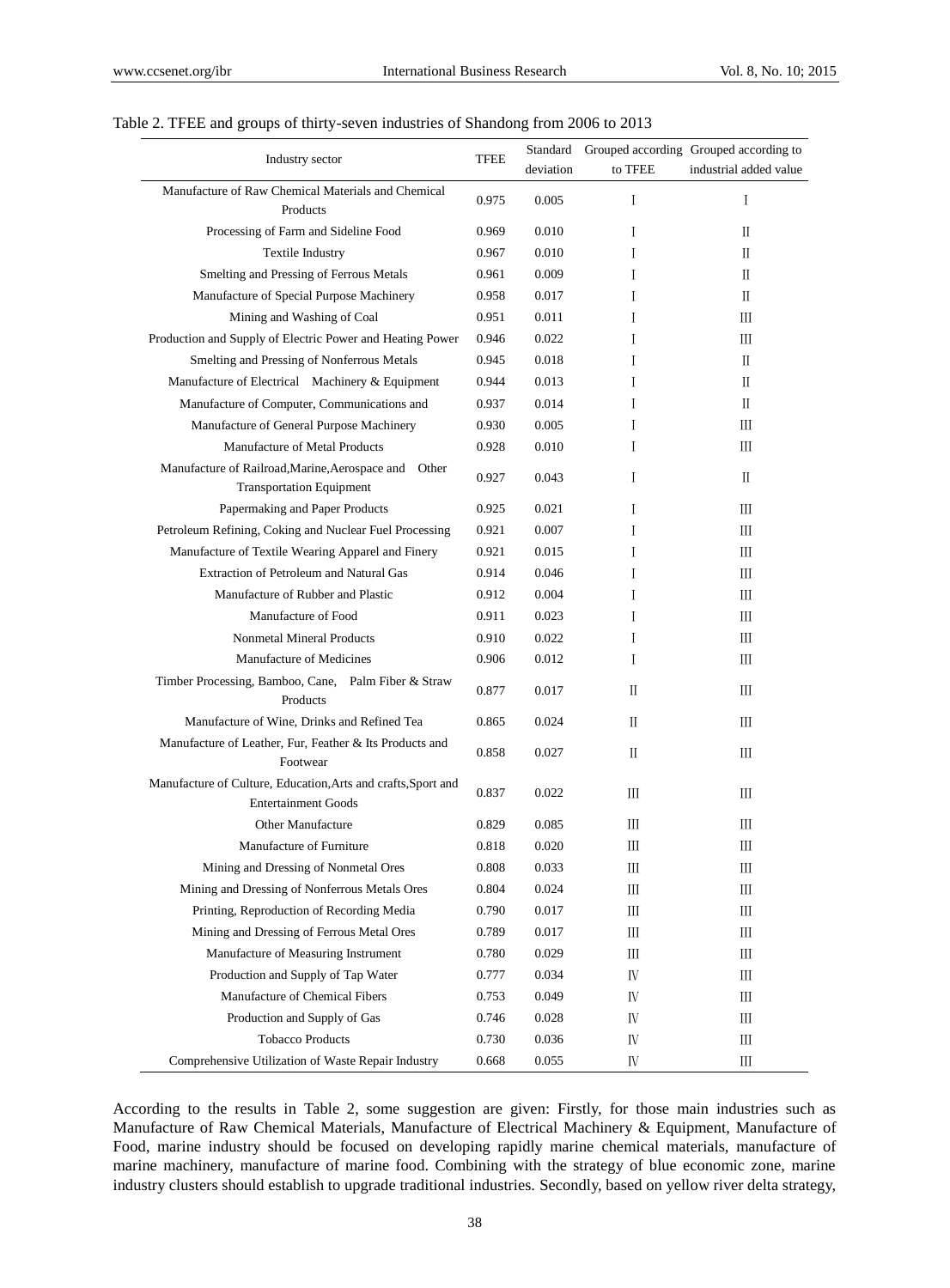Manufacture of Computer and Communications, biological engineering, new materials and other high-tech industries should be fostered to form scale effect. Thirdly, for regions in Lunan, food processing industry should be regarded as emphases, take high-end products as goal to develop the deep processing of peanut and soybean oil, vegetables, fruit, animal husbandry, etc.

Table 3. Tobit model estimation result of the influencing factors of energy efficiency of industries in Shandong and Robust test

| Variables                | Model I     | Model II               | Model III              |
|--------------------------|-------------|------------------------|------------------------|
| $lncomp_{i.t}$           | $0.019***$  | $0.038***$             | $0.032***$             |
|                          | (0.005)     | (0.006)                | (0.006)                |
| $Instate_{i,t}$          | $-0.011***$ | $-0.001$ <sup>*</sup>  | $-0.008*$              |
|                          | (0.003)     | (0.003)                | (0.004)                |
| $l$ nexpt <sub>i.t</sub> |             | $0.011^{\ast\ast\ast}$ | $0.008^{\ast\ast\ast}$ |
|                          |             | (0.002)                | (0.002)                |
| $lnpriva_{i,t}$          |             | $0.003*$               | $0.005*$               |
|                          |             | (0.004)                | (0.004)                |
| $lnrd_{i.t}$             |             |                        | $0.011***$             |
|                          |             |                        | (0.003)                |
| cons                     | $0.669***$  | $0.557^{\ast\ast\ast}$ | $0.652***$             |
|                          | (0.058)     | (0.063)                | (0.067)                |
| /sigma                   | 0.077       | 0.067                  | 0.066                  |
|                          | (0.003)     | (0.003)                | (0.003)                |
| Log likelihood values    | 320.682     | 331.804                | 336.546                |

*Note.* \*, \*\*, \*\*\* represent significance above 10%, 5%, 1%, respectively.

Empirical results of Tobit model in Table 3 shows that enterprise scale, international trade, the level of foreign investment and technology progress are notably positively relative to energy efficiency, while the proportion of state-owned economy have negative impact on energy efficiency. Therefore, it is necessary for further improvement in industrial energy efficiency in Shandong to decrease the proportion of stated-owned, encourage private capital entrance, extend opening up, and speed up the technical innovation.

#### **4. Conclusion**

This paper studied the total factor energy efficiency of industrial sector's in Shandong. First, theoretical models of stochastic frontier approach on energy efficiency were structured, and then the referred parameters were estimated by using panel data of thirty-seven industries in Shandong from 2006 to 2013 and Bayesian estimation method. Finally Tobit model was applied to empirically study the influencing factors on energy efficiency of industrial sector's. The study indicates that: (1) The input of capital and energy is notably positive correlative to output, while the input of labor quantity is negative correlative to output. This means labor redundancy exists in industrial sectors. (2) Chemical industry, machinery industry, equipment manufacturing industry and food processing industry which have high energy efficiency should be further developed, especially marine chemical industry and marine biological medicine should be focused on to realize traditional industry upgrading. (3) Enterprise scale, international trade, the level of foreign investment and technology progress are notably positive relative to energy efficiency, while the proportion of state-owned economy have negative impact on energy efficiency. Therefore, it is necessary for further improvement in industrial energy efficiency in Shandong to decrease the proportion of stated-owned, encourage private capital entrance, extend opening up, and speed up the technical innovation.

#### **References**

- Aigner, D. C., & Lovell, P. S. (1977). Formulation and estimation of stochastic frontier production function models. *Journal of Economics*, (6), 21-37. [http://dx.doi.org/10.1016/0304-4076\(77\)90052-5](http://dx.doi.org/10.1016/0304-4076(77)90052-5)
- Ang, B. W., & Zhang, F. Q. A. (2000). Survey of index decomposition analysis in energy and environmental studies. *Energy*, (25), 1149-1176. [http://dx.doi.org/10.1016/S0360-5442\(00\)00039-6](http://dx.doi.org/10.1016/S0360-5442(00)00039-6)
- Boyd, Gale, A., Pang, & Joseph, X. ( 2000). Estimating the linkage between energy efficiency and productivity. *Energy Policy, 28*(5), 289-296. [http://dx.doi.org/10.1016/S0301-4215\(00\)00016-1](http://dx.doi.org/10.1016/S0301-4215(00)00016-1)